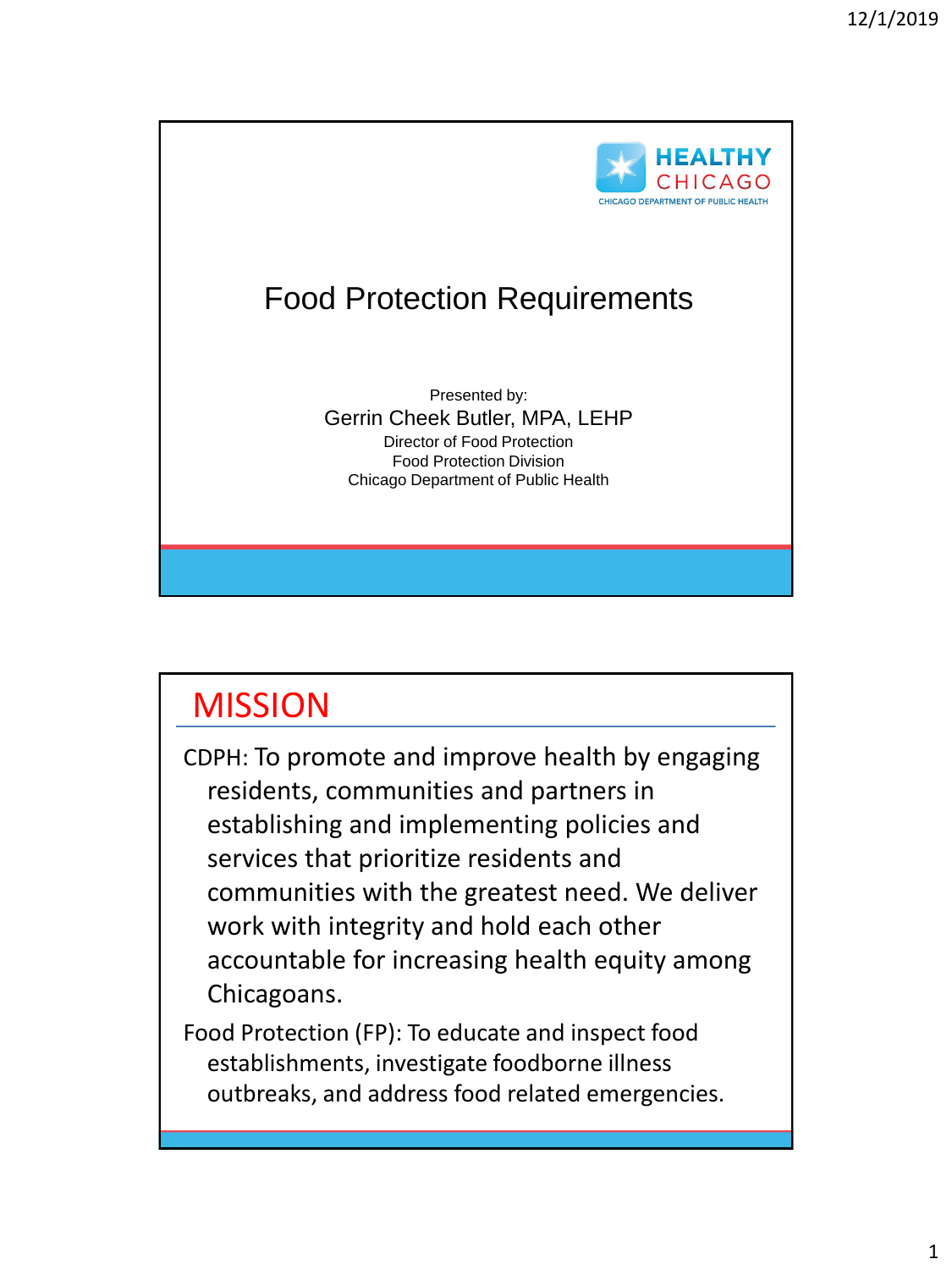

- FP staff conduct pre-opening/license, complaint and periodic canvass inspections of food establishments in the city of Chicago.
- There are approximately 16,500 food establishments licensed in Chicago.
- FP staff will complete approximately 19,000 food establishment inspections this year.



3

- Restaurants
- Grocery stores & delis
- Bakeries
- Hospital kitchens
- Nursing home kitchens
- Golden diners
- Day care centers
- Schools
- Concession stands
- Temporary food events
- Wholesale food establishments (IDPH)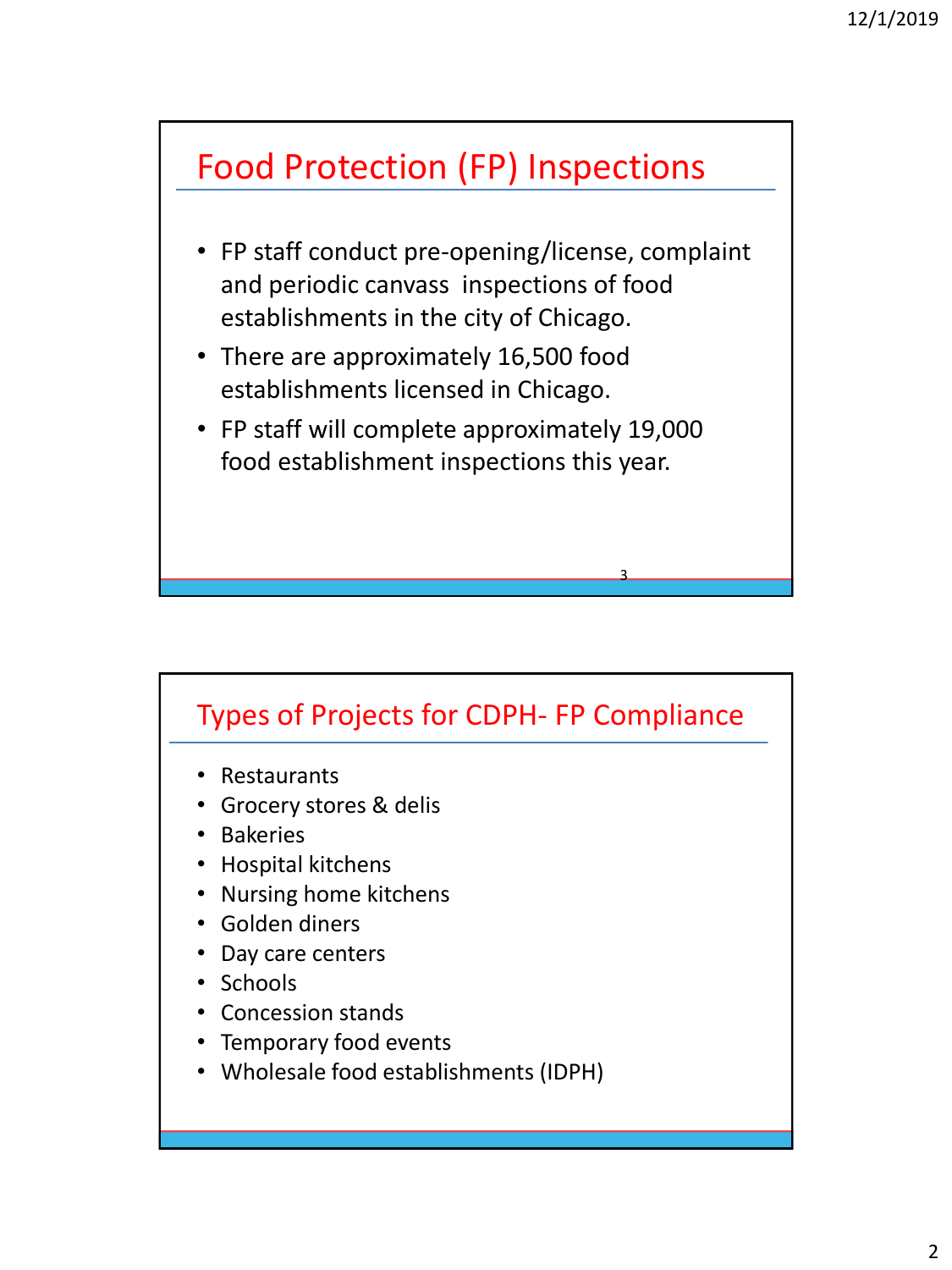

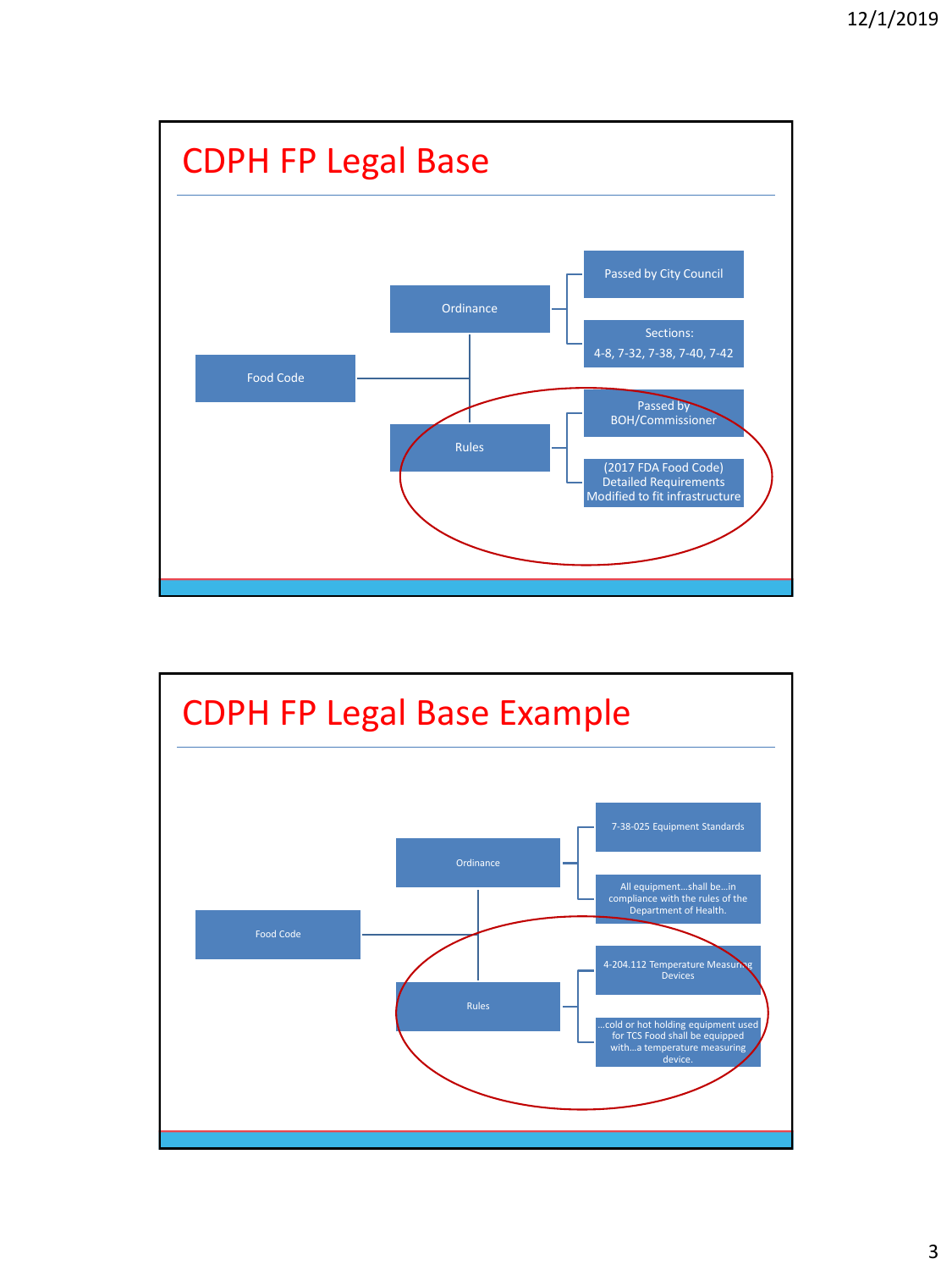# Plan Review Information

CDPH is not on E-Plan (Notification) Self-Certified Plans will not be reviewed by CDPH.

#### The food establishment design should consider the following:

- **Food Preparation**
- Food Supply and Storage
	- Cold Storage
	- Hot Holding
	- Thawing/Cooling/Reheating
	- Cooking
- Special Processes
- Small Equipment
- Finish Schedule
- Dressing Rooms
- essential extension of the Sinks of the Sinks of the Sinks of the Sinks of the Sinks of the Sinks of the Sinks of the Sinks of the Sinks of the Sinks of the Sinks of the Sinks of the Sinks of the Sinks of the Sinks of the
	- Dishwashing facilities
	- Hand washing/toilet facilities
	- Plumbing connections
	- Water supply
	- Sewage disposal
	- Pest Control
	- Garbage and refuse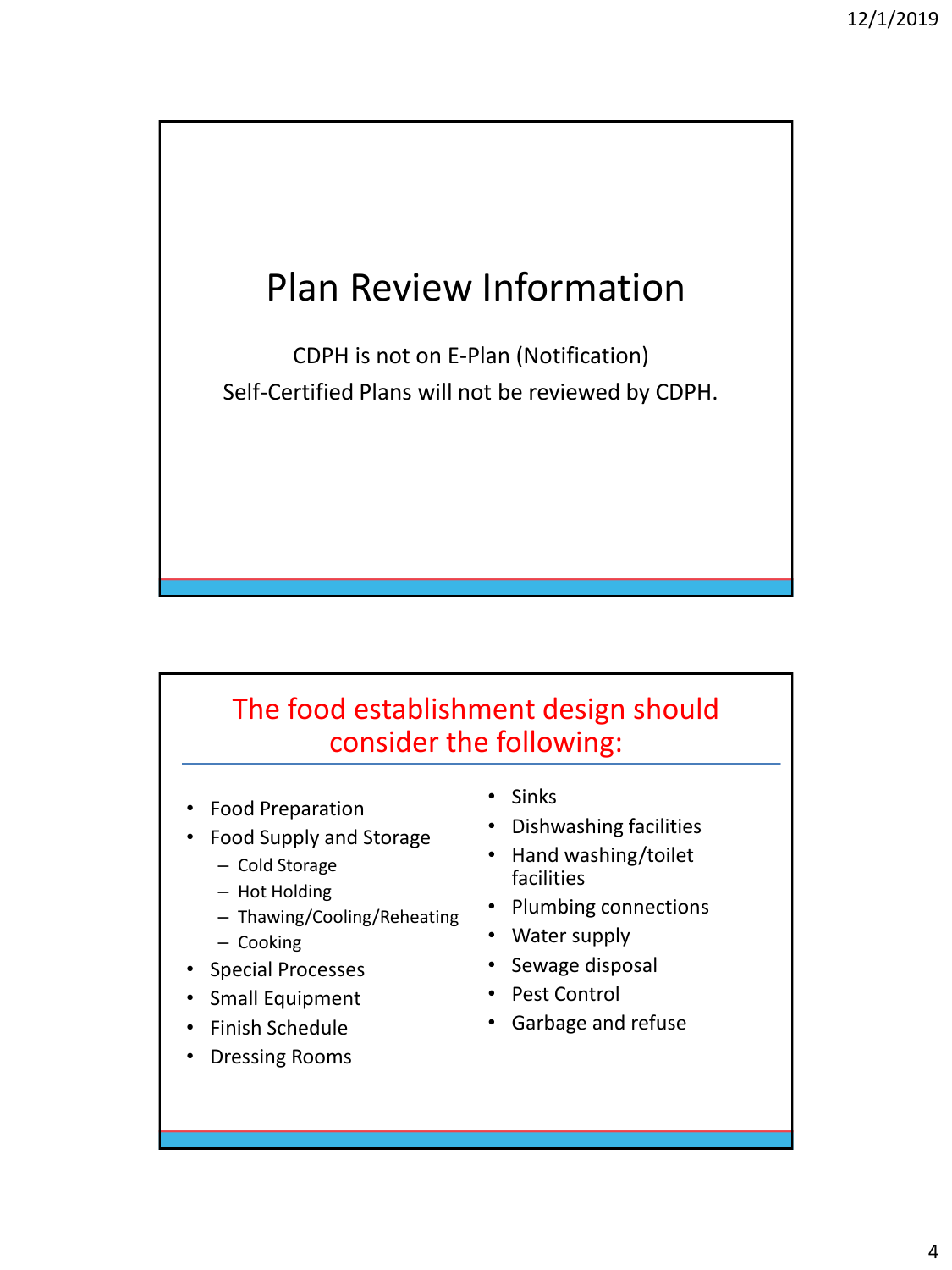#### Menu

- The menu is an integral part of the design process.
- The menu is the list food and beverage items to be offered at the food service establishment
- The menu dictates the space and type of equipment needed for safe food preparation.

#### Facilities to Maintain Product Temperature

• During the design, storage needs to provide adequate refrigeration facilities for the proper storage, transportation, display, and service of time temperature control for safety foods (TCS). Specific refrigeration needs will be based upon the menu, number of meals, frequency of delivery, and preparation in advance of service. All refrigerators must be capable of maintaining TCS Foods at 41°F or below.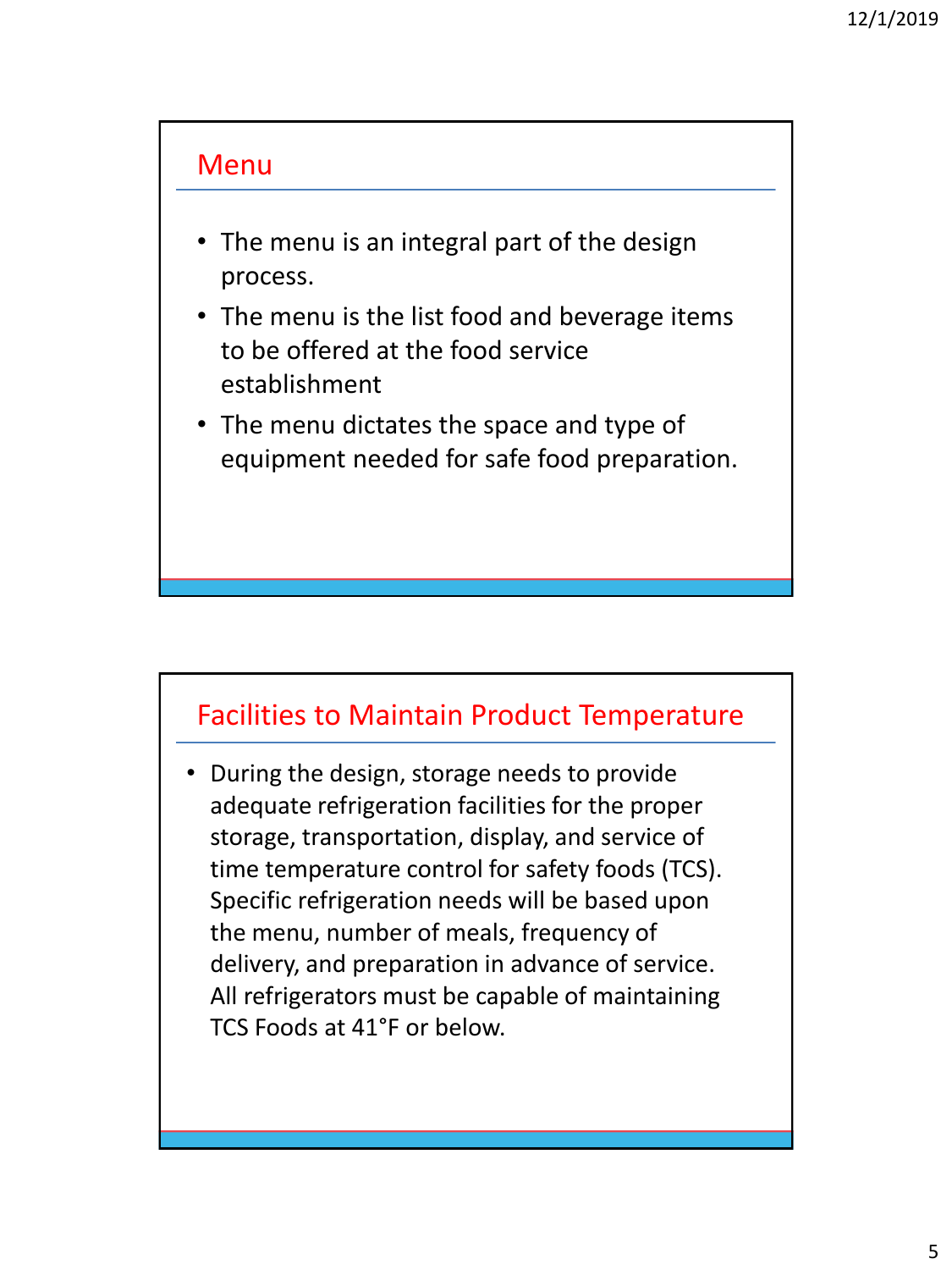#### Facilities to Protect Food

- Provide a separate food preparation area for handling, washing and preparing raw and readyto-eat food if served.
- All food being displayed, served, or held must be adequately protected from contamination by the use of: packaging; serving line, storage or salad bar protector devices; display cases; or by other effective means, including dispensers.

#### Equipment and Installations

- ANSI/NSF approved (commercial)
- Whenever possible equipment should be mounted on approved castors or wheels to facilitate easy moving, cleaning, and flexibility of operation. Wheeled equipment requiring utility services should be provided with easily accessible quick-disconnects or the utility service lines should be flexible and of sufficient length to permit moving the equipment for cleaning.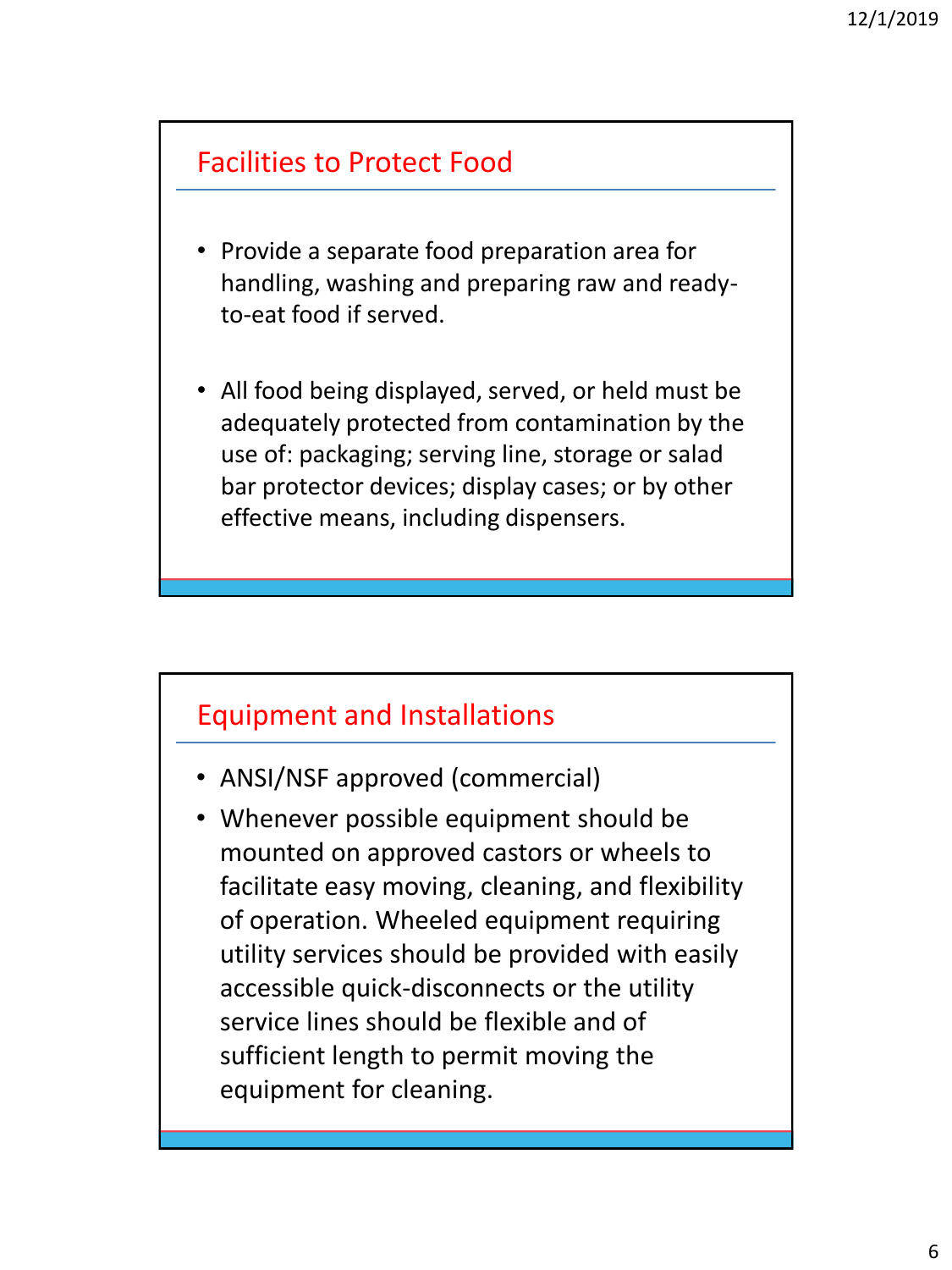## Warewashing Facilities Manual

• For manual washing and sanitizing of utensils, provide a stainless steel sink with no fewer than 3 compartments. The sink compartments shall be large enough to hold the largest pot, pan or piece of equipment. Each compartment shall be supplied with adequate hot and cold potable running water. Integral drainboards of adequate size shall be provided on both sides of the sink for cleaned and soiled utensils.

## Warewashing Facilities Machine

- ANSI/NSF approved (commercial)
- The capacity of the dishwashing machines should be based on the peak number and type of dishes, utensils, flatware, etc. that must be washed per hour. One way to find the capacity in racks per hour for each make and model of machine is to refer to the manufacturer's specification sheets.
- Meets the required sanitizing requirements
- Data plate required
- Automatically dispense sanitizer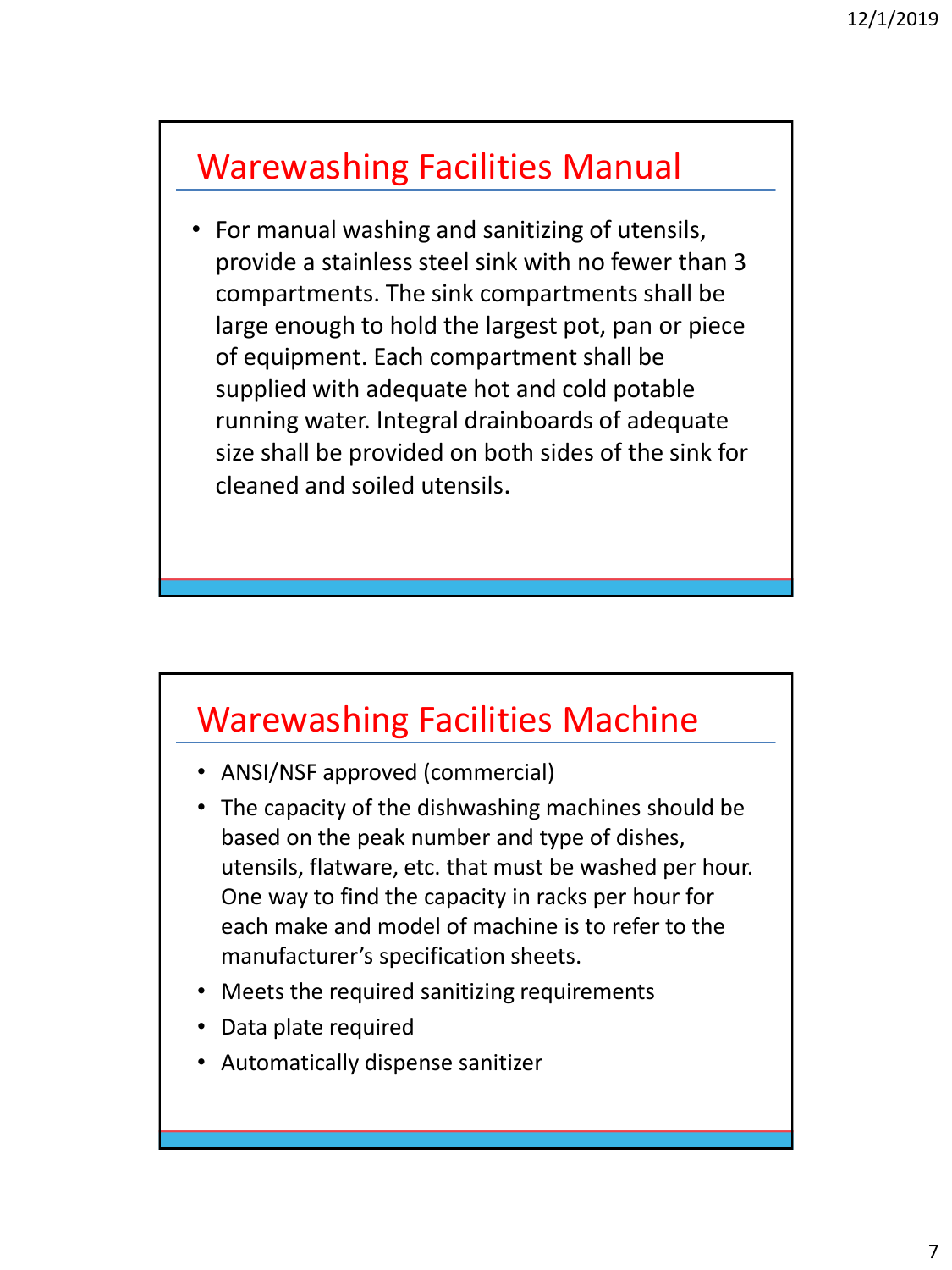

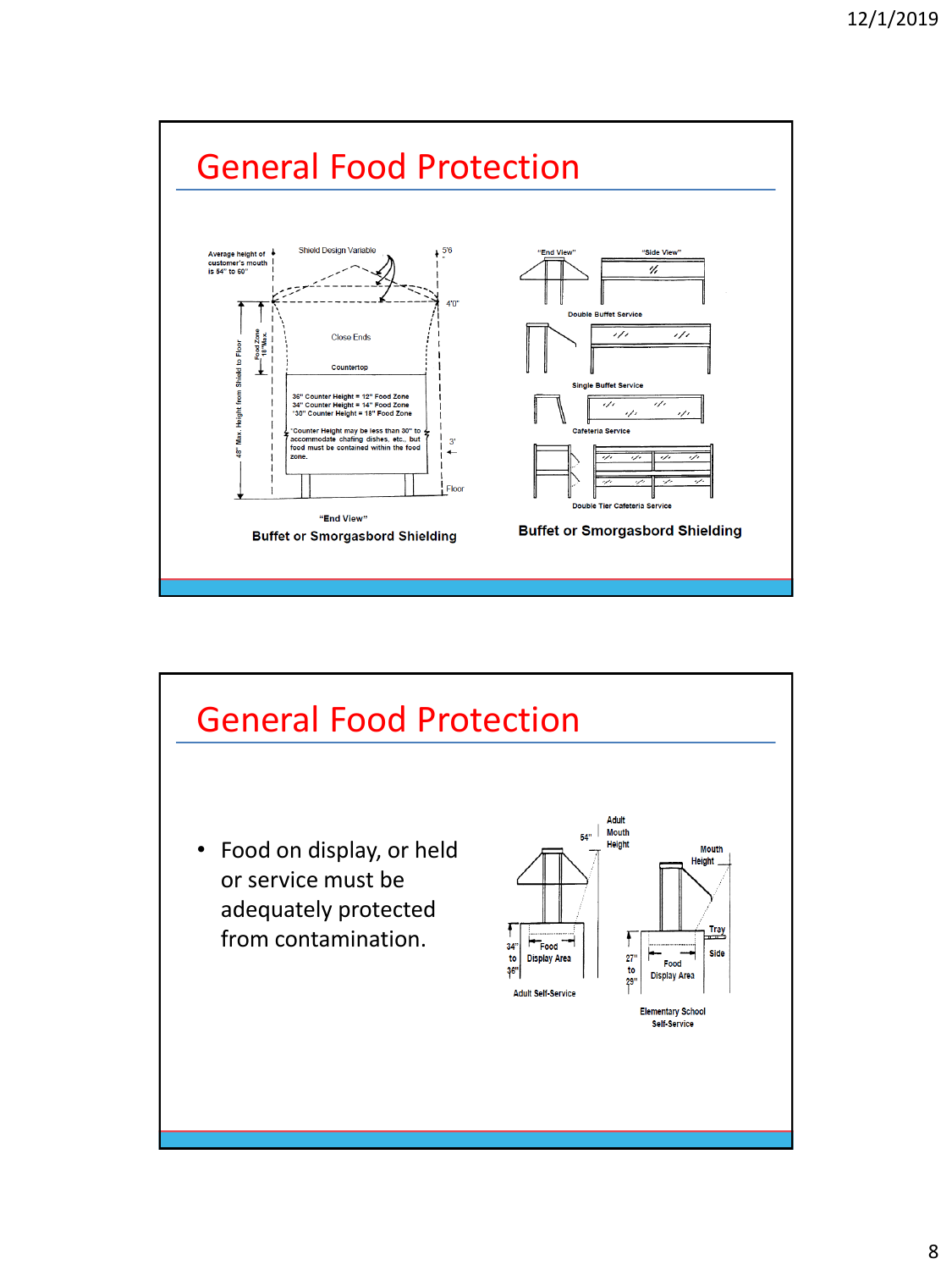|                      | The following chart provides guidance for finishes for floors, walls and ceilings:                 |                                                                                                                                                                                            |                                                                                                              |
|----------------------|----------------------------------------------------------------------------------------------------|--------------------------------------------------------------------------------------------------------------------------------------------------------------------------------------------|--------------------------------------------------------------------------------------------------------------|
|                      | <b>FLOOR</b>                                                                                       | <b>WALL</b>                                                                                                                                                                                | <b>CEILING</b>                                                                                               |
| <b>KITCHEN</b>       |                                                                                                    |                                                                                                                                                                                            |                                                                                                              |
| <b>COOKING</b>       | Quarry tile;<br>Poured seamless.<br>sealed concrete                                                | Stainless steel:<br>Aluminum:<br>Ceramic tile                                                                                                                                              | Plastic coated or<br>metal clad fiberboard:<br>Dry-wall epoxy.<br>Glazed surface:<br><b>Plastic laminate</b> |
| <b>FOOD PREP</b>     | Same as above<br>plus commercial<br>grade vinyl<br>composition tile.                               | Same as above<br>plus approved wall<br>panels (FRP)<br>Fiberglass<br><b>Reinforced Polvester</b><br>Panel; epoxy painted<br>drywall: filled block<br>with epoxy paint or<br>glazed surface | Same as above                                                                                                |
| <b>BAR</b>           | Same as above                                                                                      | Same as above<br>for areas behind<br><b>sinks</b>                                                                                                                                          | Meets building codes                                                                                         |
| <b>FOOD STORAGE</b>  | Same as above plus<br>sealed concrete;<br>commercial grade<br>vinyl composition tile;<br>or sheets | Approved wall panels<br>(FRP) Fiberglass<br><b>Reinforced Polvester</b><br>Panel; epoxy painted<br>drywall; filled block<br>with epoxy paint or<br>glazed surface                          | Acoustic tile; painted<br>sheetrock                                                                          |
| <b>OTHER STORAGE</b> | Same as above                                                                                      | <b>Painted sheetrock</b>                                                                                                                                                                   | Same as above                                                                                                |
| <b>TOILET ROOM</b>   | Quarry tile; poured<br>sealed concrete:<br>commercial grade<br>vinvl composition tile<br>or sheets | Approved wall panels<br>(FRP) Fiberalass<br><b>Reinforced Polvester</b><br>Panel: epoxy painted<br>drywall; filled block<br>with epoxy paint or<br>glazed surface                          | Plastic coated or metal<br>clad fiberboard:drv-<br>wall with epoxy; glazed<br>surface: plastic<br>laminate   |

### Rodent and Insect Control

- Openings to the outside shall be effectively protected against the entrance of rodents and insects by the installation of tight fitting, selfclosing doors; closed windows; screening; controlled air currents; vestibules; or other approved means.
- Screening material shall not be less than sixteen mesh to the inch.
- Openings around pipes, conduit or wiring entering the building from the outside must be sealed.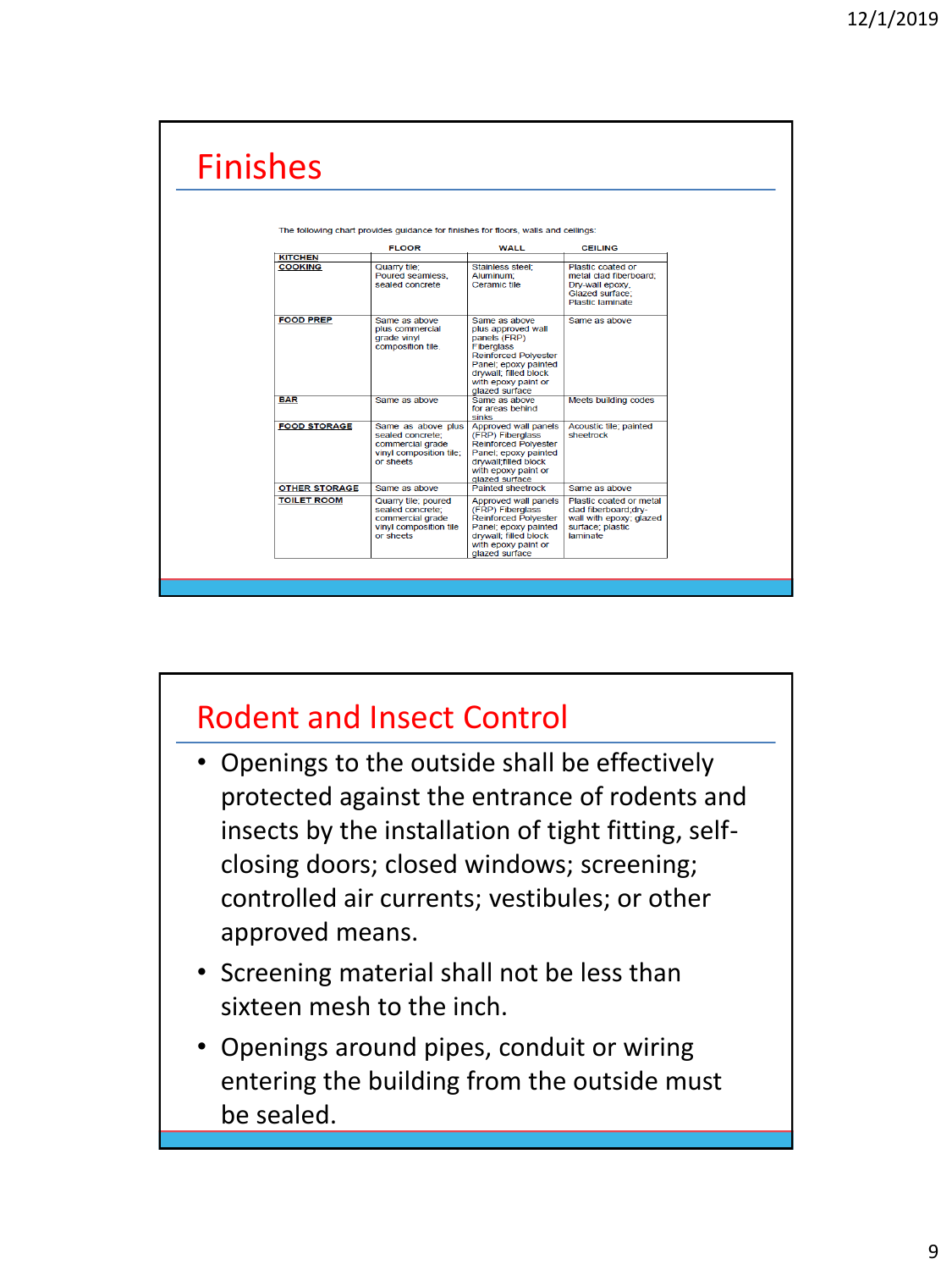| <b>Location</b>                                                                                                                   | <b>Lighting Required</b>     |  |
|-----------------------------------------------------------------------------------------------------------------------------------|------------------------------|--|
| Retail<br><b>Dining</b><br><b>Buffet/Self Service</b><br>Reach-In Refrigeration<br>Hand Washing<br><b>Warewashing Areas</b>       | 20 Foot Candles              |  |
| Walk-In Refrigeration<br>Dry Storage                                                                                              | 10 Foot Candles              |  |
| <b>Food Preparation Areas</b><br>Areas Where Employee Safety is a<br>Factor<br>Use of Knives<br>Use of Slicers<br>Use of Grinders | 50 Foot Candles              |  |
| Dark Colored Walls                                                                                                                | Additional Lighting Required |  |

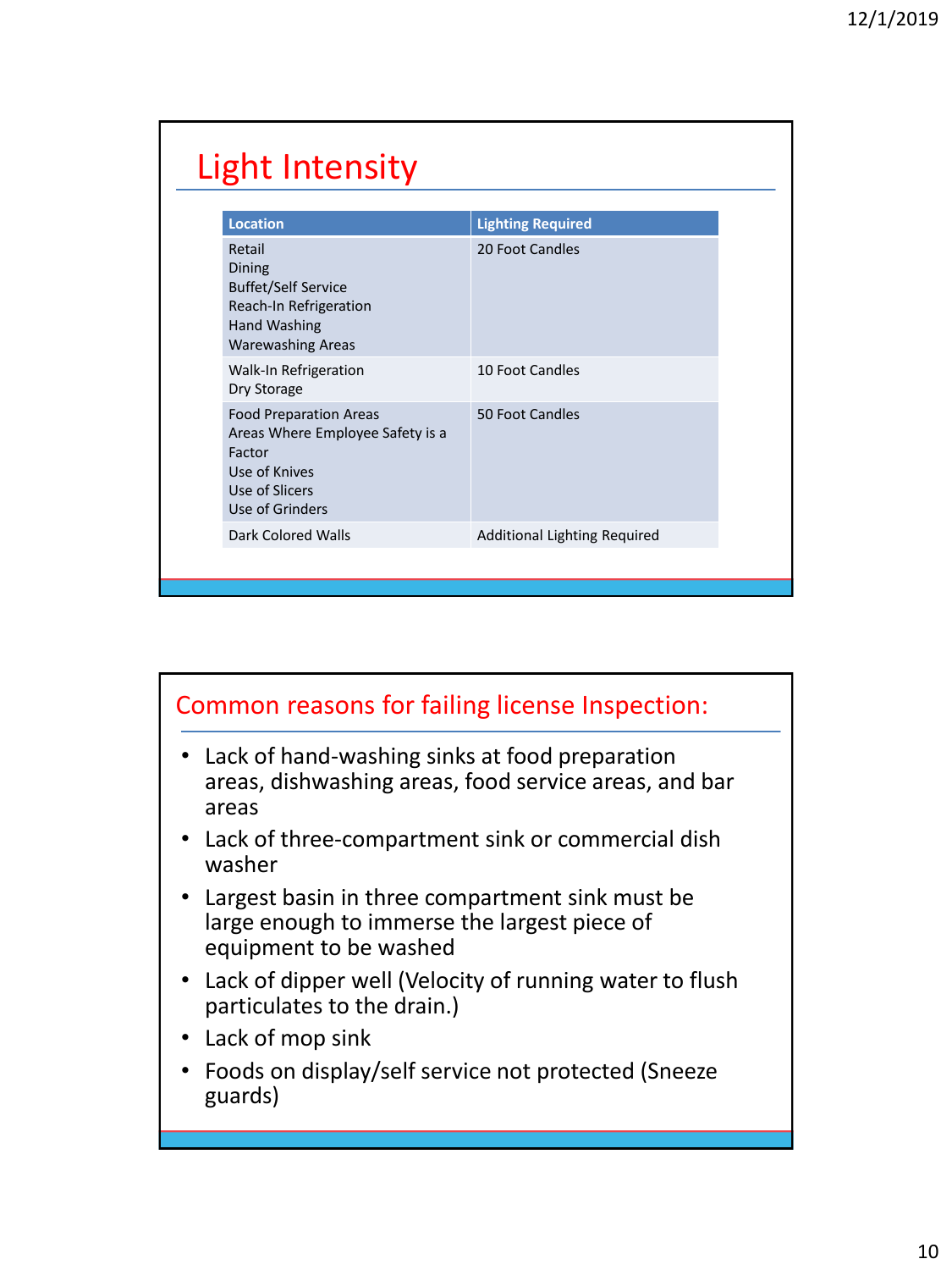

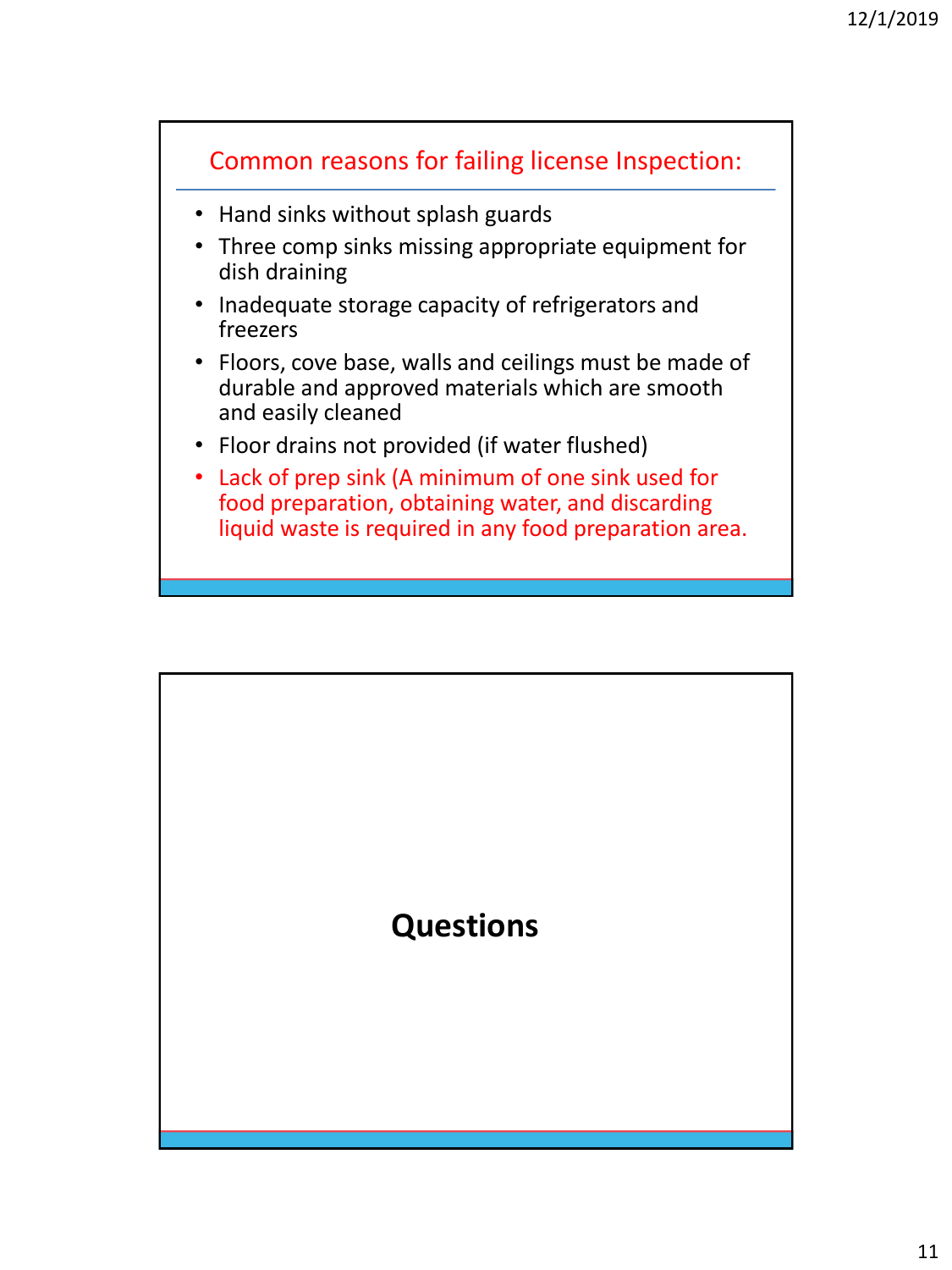

# **Thank You**



Inspection questions: Food Protection Division<br>212.746.8115 312-746-8115

> Plan review questions: Gregory Nelson Supervising Sanitarian 312-746-9509 gregory.nelson@cityofchicago.org